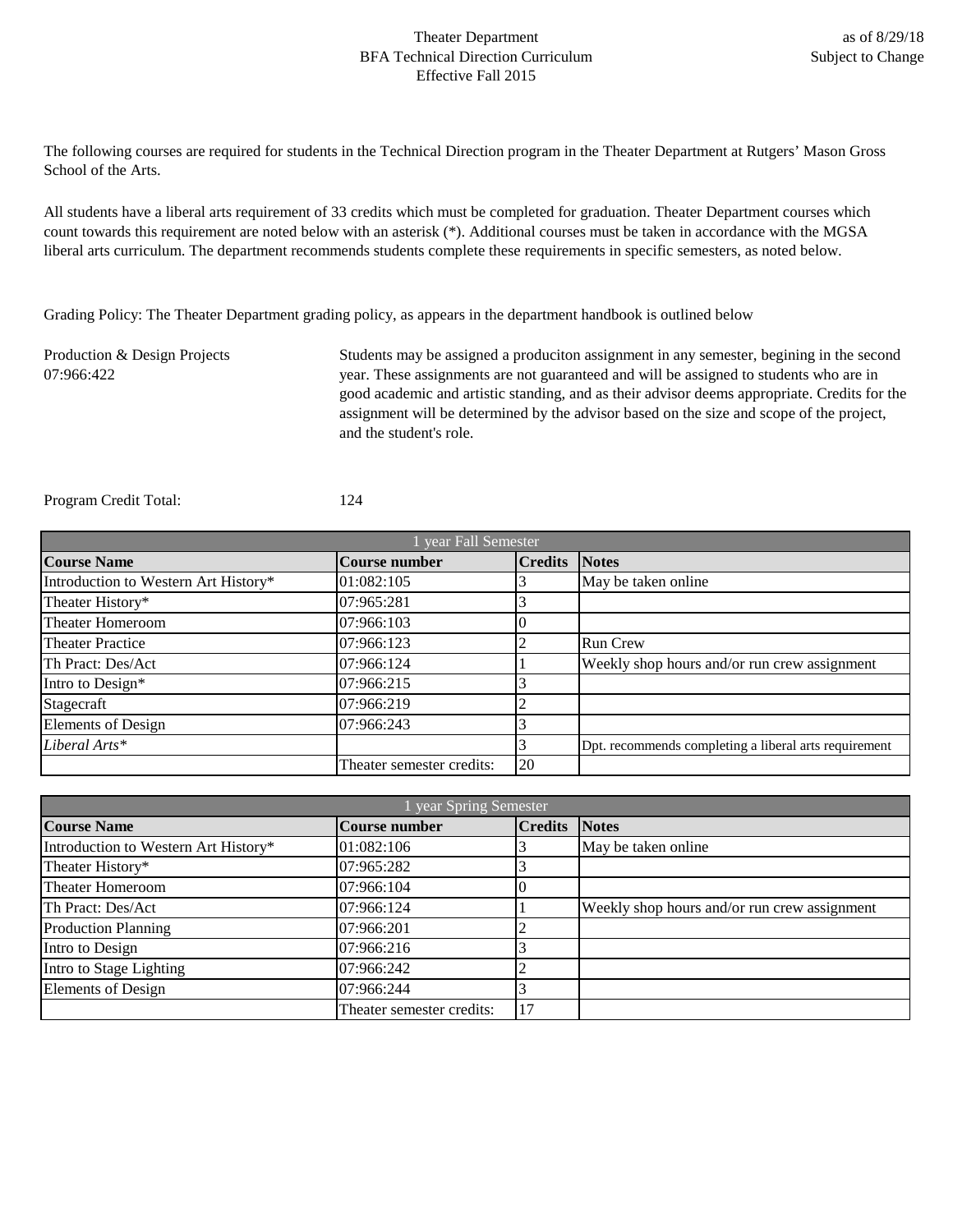## Theater Department BFA Technical Direction Curriculum Effective Fall 2015

| 2 year Fall Semester               |                           |                      |                         |
|------------------------------------|---------------------------|----------------------|-------------------------|
| <b>Course Name</b>                 | Course number             | <b>Credits Notes</b> |                         |
| Global Theater I*                  | 07:965:370                |                      |                         |
| Theater Homeroom                   | 07:966:103                |                      |                         |
| Stagecraft II                      | 07:966:220                |                      |                         |
| Fundamentals of Drafting*          | 07:966:251                |                      |                         |
| Advanced Stage Lighting Technology | 07:966:305                |                      |                         |
| <b>Theater Practice</b>            | 07:966:323                |                      | Shop hours: 10 per week |
| Production & Design Projects       | 07:966:422                |                      |                         |
| Liberal Arts*                      |                           |                      |                         |
|                                    | Theater semester credits: | 17                   |                         |

| 2 year Spring Semester          |                           |                |                                                       |
|---------------------------------|---------------------------|----------------|-------------------------------------------------------|
| <b>Course Name</b>              | <b>Course number</b>      | <b>Credits</b> | <b>Notes</b>                                          |
| <b>Global Theater II</b>        | 07:965:370                |                |                                                       |
| <b>Theater Homeroom</b>         | 07:966:104                |                |                                                       |
| <b>Fundamentals of Drafting</b> | 07:966:252                |                |                                                       |
| <b>Theater Practice</b>         | 07:966:323                |                | Shop hours: 10 per week                               |
| <b>Advanced Stagecraft</b>      | 07:966:339                |                |                                                       |
| Production & Design Projects    | 07:966:422                |                |                                                       |
| <b>Computer Drafting</b>        | 07:966:468                |                | Vectorworks                                           |
| Liberal Arts*                   |                           |                | Dpt. recommends completing a liberal arts requirement |
|                                 | Theater semester credits: |                |                                                       |

| 3 year Fall Semester                      |                           |                |                                                       |
|-------------------------------------------|---------------------------|----------------|-------------------------------------------------------|
| <b>Course Name</b>                        | Course number             | <b>Credits</b> | <b>Notes</b>                                          |
| <b>Theater Homeroom</b>                   | 07:966:104                |                |                                                       |
| Introduction to Production Management     | 07:966:280                |                |                                                       |
| <b>Advanced Stagecraft</b>                | 07:966:340                |                |                                                       |
| Sound Technology & Design for the Theater | 07:966:361                |                |                                                       |
| <b>Production Techniques</b>              | 07:966:411                |                | Shop hours: 12 per week                               |
| Topics in Technical Direction             | 07:966:419                |                |                                                       |
| Production & Design Projects              | 07:966:422                |                |                                                       |
| Liberal Arts*                             |                           |                | Dpt. recommends completing a liberal arts requirement |
|                                           |                           |                |                                                       |
|                                           | Theater semester credits: | 19             |                                                       |

| 3 year Spring Semester            |                           |                      |                                                       |
|-----------------------------------|---------------------------|----------------------|-------------------------------------------------------|
| <b>Course Name</b>                | <b>Course number</b>      | <b>Credits Notes</b> |                                                       |
| <b>Theater Homeroom</b>           | 07:966:104                |                      |                                                       |
| <b>Production Properties</b>      | 07:966:277                |                      |                                                       |
| Introduction to Projection Design | 07:966:308                |                      |                                                       |
| <b>Production Techniques</b>      | 07:966:411                |                      | Shop hours: 12 per week                               |
| Draft & Thea Tech AD              | 07:966:416                |                      |                                                       |
| Production & Design Projects      | 07:966:422                |                      |                                                       |
| <b>Computer Illustration</b>      | 07:966:470                |                      | Photoshop                                             |
| Liberal Arts*                     |                           |                      | Dpt. recommends completing a liberal arts requirement |
|                                   | Theater semester credits: | 19                   |                                                       |